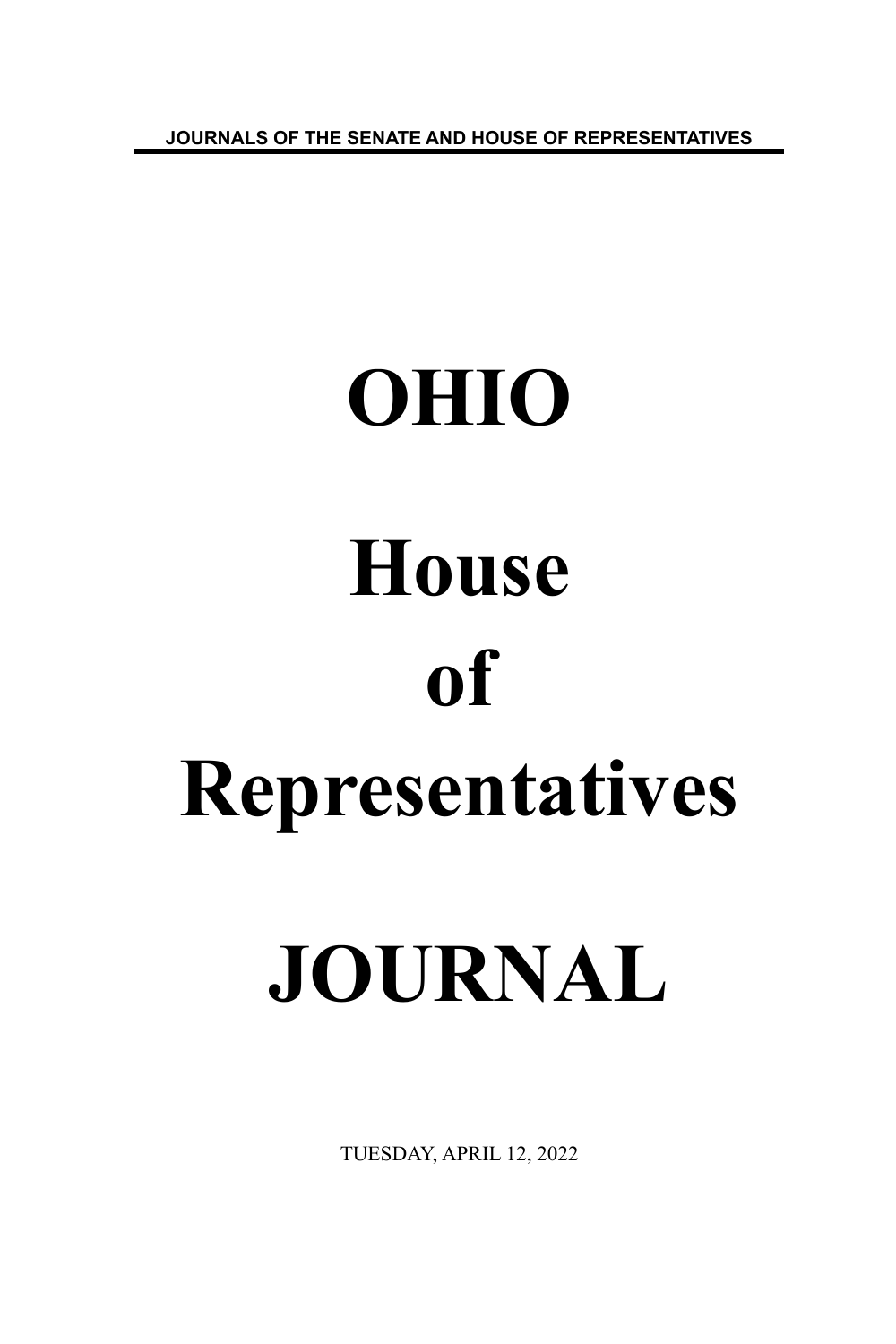# ONE HUNDRED FORTY-SEVENTH DAY Hall of the House of Representatives, Columbus, Ohio **Tuesday, April 12, 2022, 9:00 o'clock a.m.**

The House met pursuant to adjournment.

Pursuant to House Rule No. 23, the Clerk called the House to order.

Representative Ghanbari was selected to preside under the Rule.

The journal of the previous legislative day was read and approved.

# **INTRODUCTION OF BILLS**

The following bills were introduced:

**H. B. No. 619 -** Representatives Blackshear, Miranda.

Cosponsors: Representatives Smith, M., Miller, A., Denson, Upchurch, Lepore-Hagan, Ingram, Sheehy, Crossman, Davis, West, Humphrey, Jarrells.

To enact section 3321.042 of the Revised Code to allow school districts to permit students to take up to three mental health days away from school each school year.

**H. B. No. 620 -** Representative Ferguson. Cosponsors: Representatives Edwards, Seitz, Hall, Click, Gross, Jordan, Hillyer, Johnson, Wiggam, Schmidt, Grendell.

To reduce appropriations for the Supreme Court of Ohio in the amount of any costs incurred to hold a primary election other than on May 3, 2022.

**H. B. No. 621 -** Representative Fowler Arthur.

To amend section 4501.21 and to enact section 4503.946 of the Revised Code to create the "Historical and Patriotic Education" license plate.

**H. B. No. 622 -** Representatives Galonski, Hicks-Hudson. Cosponsors: Representatives Boyd, Brent, Davis, Humphrey, Ingram, Kelly, Miller, A., Russo, Sheehy, Smith, K., Smith, M., Sobecki, Weinstein.

To amend sections 120.521, 120.53, 1923.06, 1923.08, 3735.41, and 5321.17 and to enact sections 120.531 and 120.532 of the Revised Code to provide counsel to destitute defendants facing eviction and to make an appropriation.

**H. B. No. 623 -** Representatives Upchurch, Patton. Cosponsors: Representatives Carruthers, Davis, Riedel.

To enact section 5.491 of the Revised Code to designate November 18 as "A Christmas Story Family Day."

Said bills were considered the first time.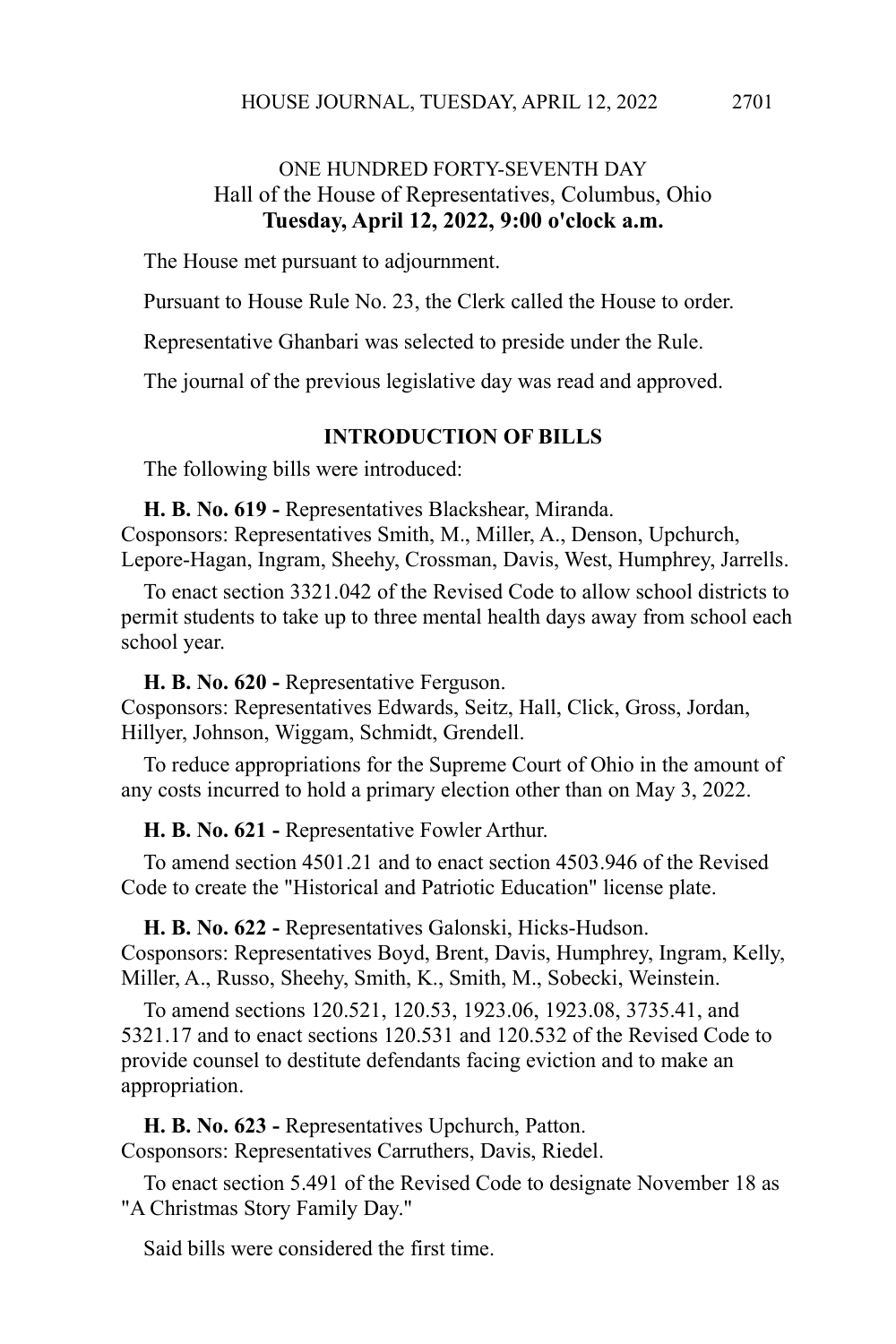## **REPORTS OF STANDING AND SELECT COMMITTEES AND BILLS FOR SECOND CONSIDERATION**

Representative Kelly submitted the following report:

The standing committee on State and Local Government to which was referred **H. B. No. 203**-Representative Powell, et al., having had the same under consideration, reports it back as a substitute bill and recommends its passage.

RE: REQUIRE OCCUPATIONAL LICENSE IF EXPERIENCED IN ANOTHER STATE

JAMIE CALLENDER RODNEY CREECH TAVIA GALONSKI TIMOTHY E. GINTER DIANE V. GRENDELL SHANE WILKIN

SCOTT WIGGAM MARILYN S. JOHN BILL DEAN SARAH FOWLER ARTHUR

The following members voted "NO"

MICHAEL J. SKINDELL BRIAN STEWART

BRIGID KELLY LATYNA M. HUMPHREY

The report was agreed to.

The bill was ordered to be engrossed and placed on the calendar.

Representative Kelly submitted the following report:

The standing committee on State and Local Government to which was referred **H. B. No. 564**-Representative Koehler, et al., having had the same under consideration, reports it back as a substitute bill and recommends its passage.

RE: TEMPORARILY EXPAND THE CATEGORY OF PART-TIME TOWNSHIP EMPLOYEES

SCOTT WIGGAM MARILYN S. JOHN BRIGID KELLY JAMIE CALLENDER RODNEY CREECH BILL DEAN SARAH FOWLER ARTHUR TAVIA GALONSKI TIMOTHY E. GINTER DIANE V. GRENDELL BRIAN STEWART SHANE WILKIN

The following members voted "NO" LATYNA M. HUMPHREY MICHAEL J. SKINDELL

The report was agreed to.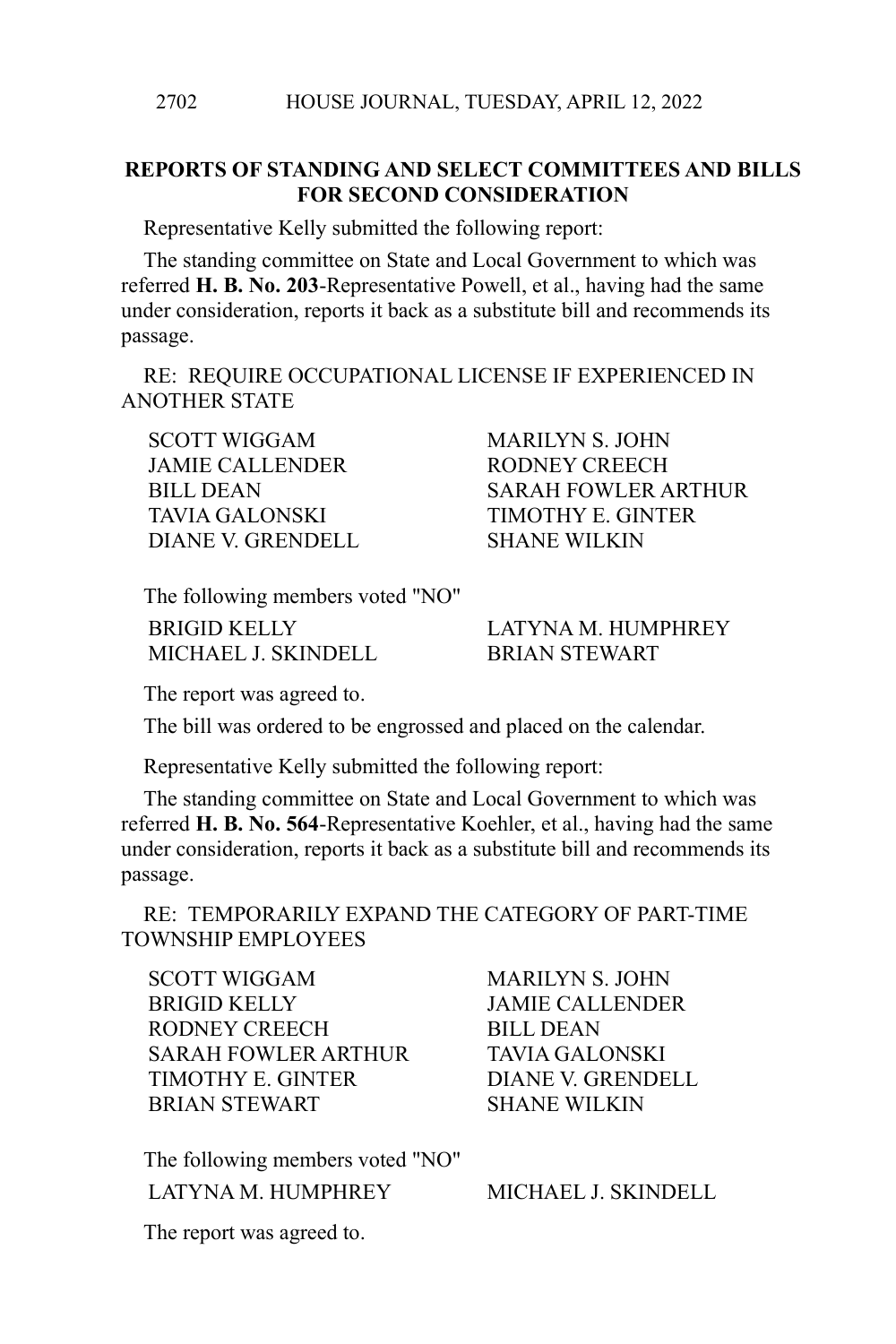The bill was ordered to be engrossed and placed on the calendar.

Representative Brown submitted the following report:

The standing committee on Government Oversight to which was referred **Sub. S. B. No. 156**-Senator Roegner, et al., having had the same under consideration, reports it back with the following amendment and recommends its passage when so amended.

RE: REGARDS THE REGULATION OF KNIVES

Representative Swearingen moved to amend as follows:

In line 59, strike through "or"; after "ammunition" insert ", or knives"

In line 62, strike through "or"; after "ammunition" insert ", or knives" The motion was agreed to and the bill so amended.

| <b>SHANE WILKIN</b> | ANDREA WHITE      |
|---------------------|-------------------|
| CINDY ABRAMS        | TIMOTHY E. GINTER |
| <b>DON JONES</b>    | PHIL PLUMMER      |
| BILL SEITZ          | D. J. SWEARINGEN  |
|                     |                   |

The following members voted "NO"

| RICHARD D. BROWN   | <b>TAVIA GALONSKI</b> |
|--------------------|-----------------------|
| PAULA HICKS-HUDSON | MICHAEL J. SKINDELL   |

The report was agreed to.

The bill was ordered to be engrossed and placed on the calendar.

Representative Lightbody submitted the following report:

The standing committee on Technology and Innovation to which was referred **Am. S. B. No. 236**-Senators Wilson, Lang, et al., having had the same under consideration, reports it back with the following amendment and recommends its passage when so amended.

## RE: ENABLE INSURERS AUTO ENROLL PURCHASERS-DIGITAL COMMUNICATIONS

Representative Hall moved to amend as follows:

In line 1 of the title, delete "section" and insert "sections 1345.81 and"

In line 4 of the title, after "communications" insert "and to modify a requirement regarding the use of salvage motor vehicle parts in repairs"

In line 5, delete "section" and insert "sections 1345.81 and" After line 6, insert: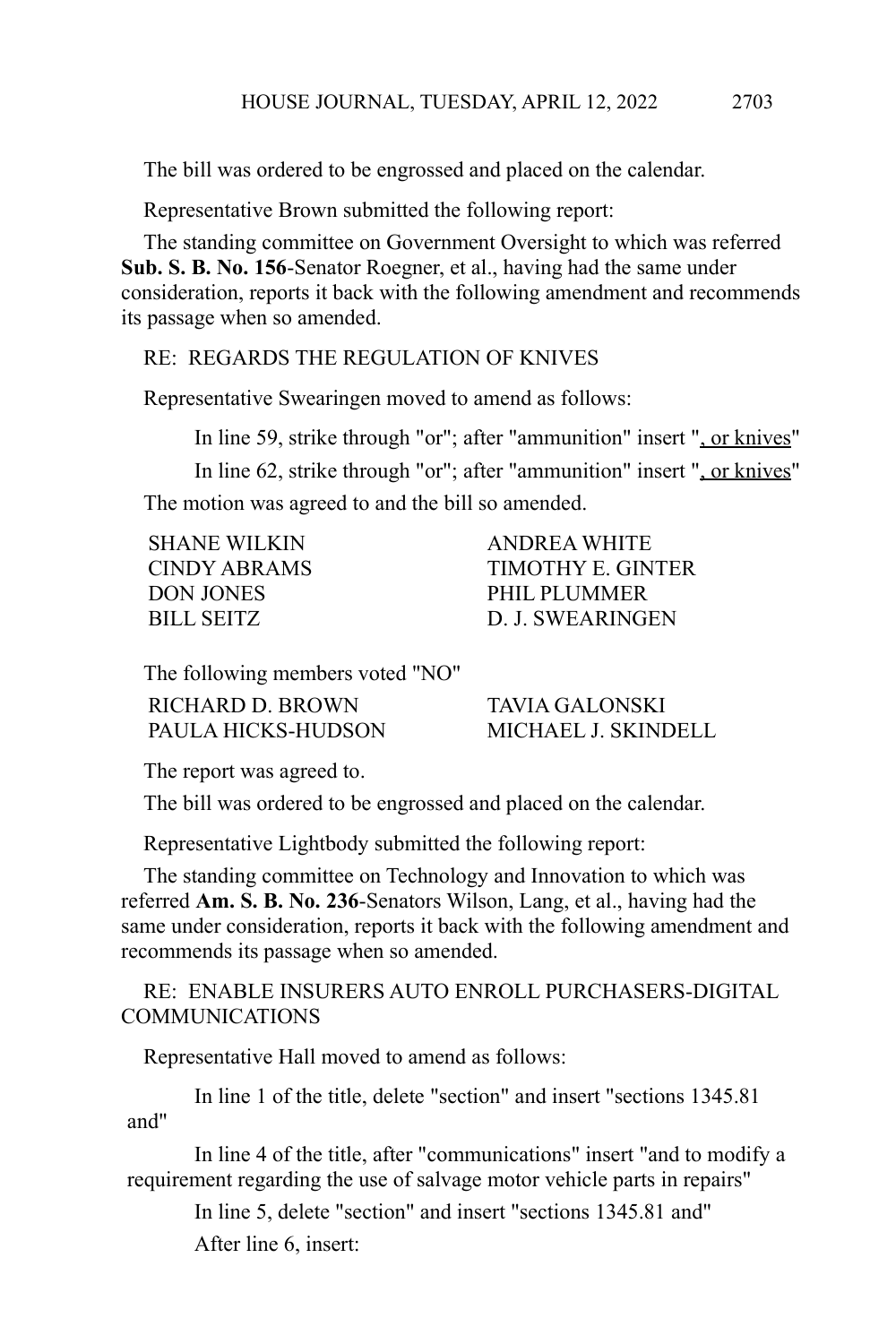**"Sec. 1345.81.** (A) As used in this section:

(1) "Aftermarket crash part" means a replacement for any of the nonmechanical sheet metal or plastic parts that generally constitute the exterior of a motor vehicle, including inner and outer panels.

(2) "Nonoriginal equipment manufacturer aftermarket crash part" or "non-OEM aftermarket crash part" means any aftermarket crash part that is not made by or for the manufacturer of the motor vehicle.

(3) "Repair facility" means any motor vehicle dealer, garage, body shop, or other commercial entity that undertakes the repair or replacement of those parts that generally constitute the exterior of a motor vehicle.

(4) "Installer" means any individual who actually performs the work of replacing or repairing parts of a motor vehicle.

(5) "Insurer" means any individual serving as an agent or authorized representative of an insurance company, involved with the coverage for repair of the motor vehicle in question.

(B) Any insurer who provides an estimate for the repair of a motor vehicle based in whole or in part upon the use of any non-OEM aftermarket crash part in the repair of the motor vehicle and any repair facility or installer who intends to use a non-OEM aftermarket crash part in the repair of a motor vehicle shall comply with the following provisions, as applicable:

(1) If the person requesting the repair chooses to receive a written estimate, the insurer, repair facility, or installer providing the estimate shall identify, clearly in the written estimate, each non-OEM aftermarket crash part and shall contain a written notice with the following language in tenpoint or larger type: "This estimate has been prepared based upon the use of one or more aftermarket crash parts supplied by a source other than the manufacturer of your motor vehicle. Warranties applicable to these aftermarket crash parts are provided by the parts manufacturer or distributor rather than by your own motor vehicle manufacturer." Receipt and approval of the written estimate shall be acknowledged by the signature of the person requesting the repair at the bottom of the written estimate.

(2) If the person requesting the repair chooses to receive an oral estimate or no estimate at all, the insurer, repair facility, or installer providing the estimate or seeking the person's approval for repair work to commence shall furnish or read to the person a written notice as described in division (B)(1) of this section at the time that the oral estimate is given or when the person requesting the repair gives his approval for the repair work to commence. If the person has chosen to receive an oral estimate or no estimate, the written notice described in division (B)(1) of this section shall be provided with the final invoice for the repair.

(C) Any non-OEM aftermarket crash part manufactured after the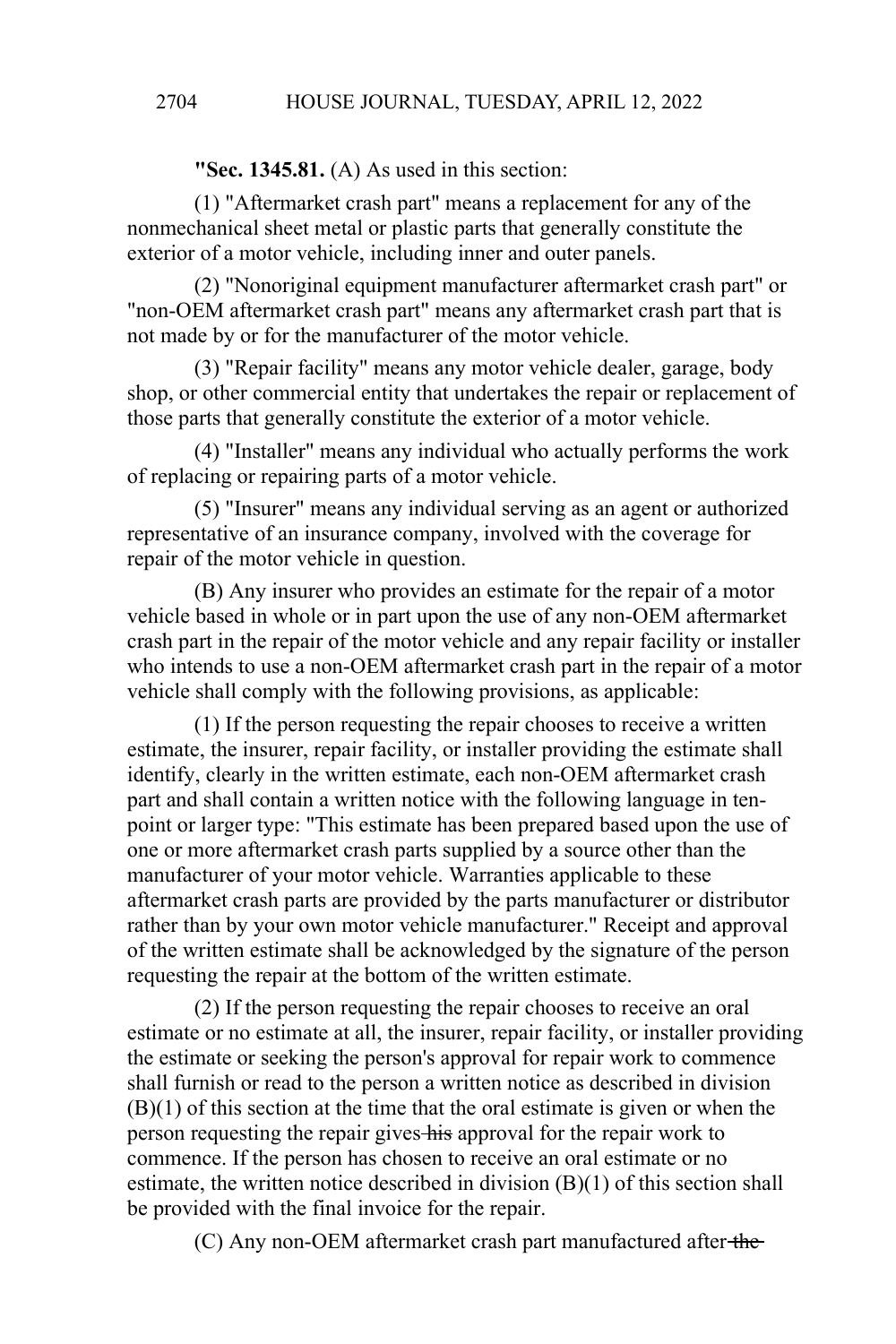effective date of this act October 16, 1990, shall have permanently affixed thereto, or inscribed thereon, prior to the installation of the part, the business name or logo of the manufacturer.

Whenever practical, the location of the affixed or inscribed information upon the part shall ensure that the information shall be accessible after installation.

(D) An insurer, repair facility, or installer may use a salvage motor vehicle part in the repair of a motor vehicle, if the salvage motor vehicle part is of a like kind and quality to the part in need of repair and is removedsourced from a salvage motor vehicle by a salvage motor vehicle dealer licensed under Chapter 4738. of the Revised Code.

(E) Any violation of this section in connection with a consumer transaction as defined in section 1345.01 of the Revised Code is an unfair and deceptive act or practice as defined by section 1345.02 of the Revised Code."

In line 188, delete "section" and insert "sections 1345.81 and"

In line 189, delete "is" and insert "are"

The motion was agreed to and the bill so amended.

MARK FRAIZER **THOMAS HALL** MARY LIGHTBODY J. KYLE KOEHLER TRACY M. RICHARDSON MICHAEL J. SKINDELL KENT SMITH DICK STEIN EMILIA STRONG SYKES

The report was agreed to.

The bill was ordered to be engrossed and placed on the calendar.

Message from the Senate

Mr. Speaker:

I am directed to inform the House of Representatives that the Senate has concurred in the House amendments to:

**Sub. S. B. No. 25** - Senator Gavarone – et al.

Attest: Vincent L. Keeran, Clerk.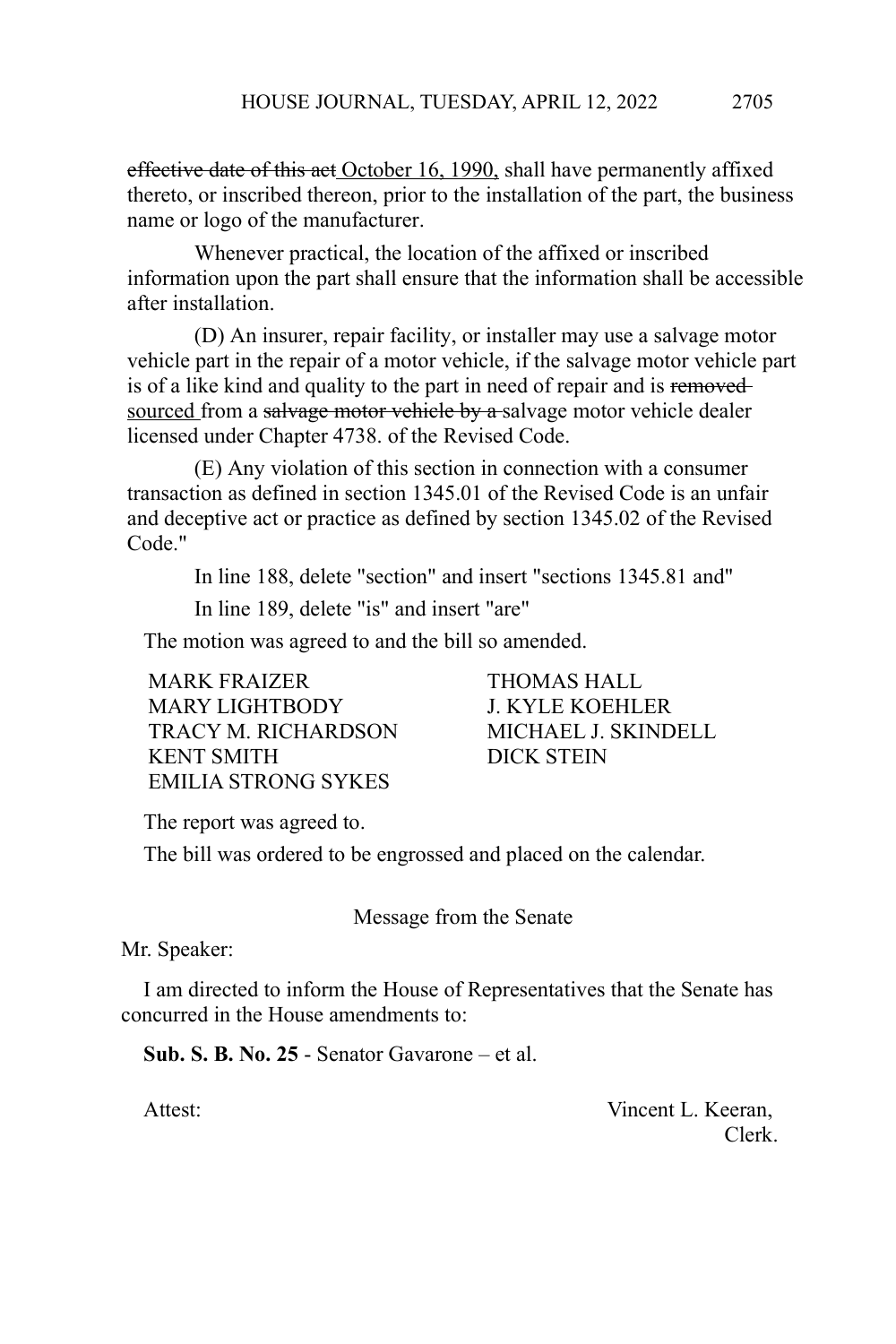Message from the Senate

Mr. Speaker:

I am directed to inform the House of Representatives that the Senate has concurred in the House amendments to:

**Sub. S. B. No. 135** - Senator Cirino – et al.

Attest: Vincent L. Keeran, Clerk.

## Message from the Senate

Mr. Speaker:

I am directed to inform the House of Representatives that the Senate has concurred in the passage of the following bill:

**Am. H. B. No. 440** - Representatives Swearingen, White

Cosponsors: Representatives Johnson, Seitz, Cross, Riedel, Plummer, Click, Roemer, Abrams, Baldridge, Bird, Blackshear, Boyd, Brent, Brown, Carruthers, Creech, Crossman, Cutrona, Edwards, Fraizer, Galonski, Ghanbari, Ginter, Grendell, Gross, Hall, Hoops, Jarrells, John, Jones, Jordan, Kelly, Kick, Koehler, LaRe, Leland, Lightbody, Liston, Loychik, Manning, Miller, A., Miller, J., Miller, K., O'Brien, Oelslager, Richardson, Schmidt, Sheehy, Skindell, Stein, Stewart, Sweeney, West, Young, B., Young, T., Speaker Cupp Senators Hackett, Hottinger, Antonio, Blessing, Brenner, Cirino, Craig, Gavarone, Hoagland, Johnson, Kunze, Manning, Peterson, Reineke, Romanchuk, Rulli, Schaffer, Schuring, Sykes, Thomas, Yuko

To amend sections 135.143, 135.71, 135.73, and 135.82 and to repeal sections 135.631 and 135.731 of the Revised Code to expand the Agricultural Linked Deposit Program and the types of obligations in which the Treasurer of State may invest interim funds, and to declare an emergency.

Attest: Vincent L. Keeran, Clerk.

Message from the Senate

Mr. Speaker:

I am directed to inform the House of Representatives that the Senate has passed the following bills in which the concurrence of the House is requested: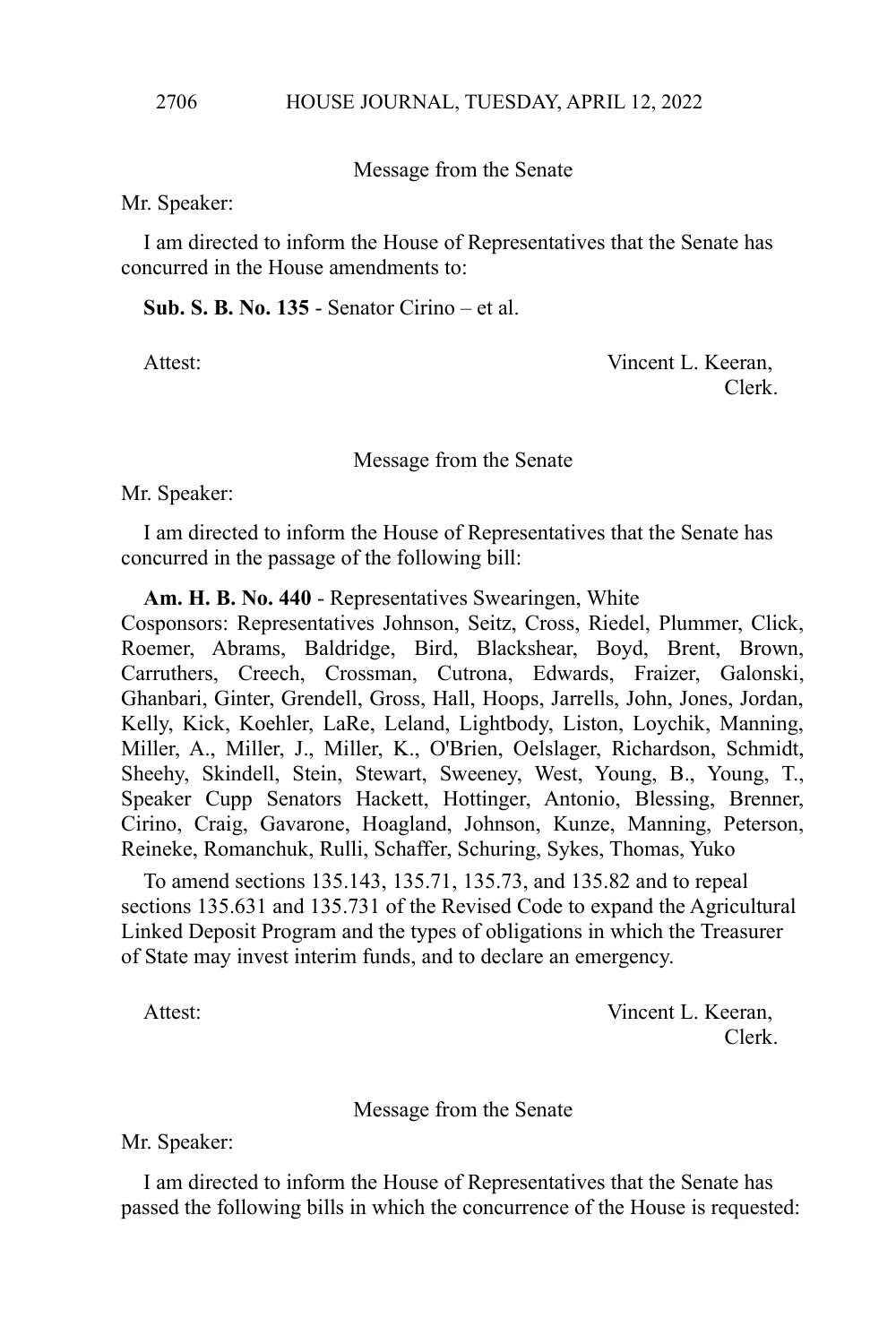## **Am. S. B. No. 196** - Senator Roegner

Cosponsors: Senators Brenner, McColley, Huffman, S., Schuring, Antonio, Blessing, Cirino, Gavarone, Hackett, Hoagland, Kunze, Lang, Manning, O'Brien, Peterson, Reineke, Romanchuk, Rulli, Schaffer, Thomas, Yuko

To amend sections 3781.19 and 3781.20 and to enact section 3781.21 of the Revised Code to make changes to the law relating to building inspections.

#### **S. B. No. 259** - Senator Hoagland

Cosponsors: Senators Hackett, Johnson, Antonio, Blessing, Brenner, Cirino, Craig, Dolan, Gavarone, Hottinger, Kunze, Lang, Maharath, McColley, O'Brien, Peterson, Reineke, Romanchuk, Rulli, Schaffer, Sykes, Thomas, Yuko

To amend section 5902.02 of the Revised Code to add a member of the Paralyzed Veterans of America organization to the Veterans Advisory **Committee** 

### **Sub. S. B. No. 273** - Senators Hottinger, Hackett

Cosponsors: Senators Schaffer, Wilson, Brenner, Blessing, Cirino, Craig, Hoagland, Johnson, Lang, Reineke, Thomas, Yuko

To amend sections 3305.07, 3305.10, 3956.01, 3956.03, 3956.04, 3956.06, 3956.07, 3956.08, 3956.09, 3956.10, 3956.11, 3956.12, 3956.13, 3956.16, 3956.18, and 3956.20; to enact new section 3956.19; and to repeal section 3956.19 of the Revised Code to amend the law governing the Ohio Life and Health Insurance Guaranty Association and to make changes regarding required distributions under an alternative retirement plan.

#### **S. B. No. 283** - Senator O'Brien

Cosponsors: Senators Blessing, Cirino, Dolan, Gavarone, Hackett, Hoagland, Hottinger, Johnson, Kunze, Maharath, Peterson, Reineke, Romanchuk, Rulli, Schaffer, Thomas, Williams, Yuko

To enact section 5534.513 of the Revised Code to designate a portion of State Route 84 in Ashtabula county as the "World War II Veterans Memorial Highway."

#### **S. B. No. 287** - Senator Manning

Cosponsors: Senators Antonio, Blessing, Brenner, Cirino, Craig, Gavarone, Hackett, Hoagland, Johnson, Kunze, Maharath, McColley, Reineke, Rulli, Sykes, Thomas, Yuko